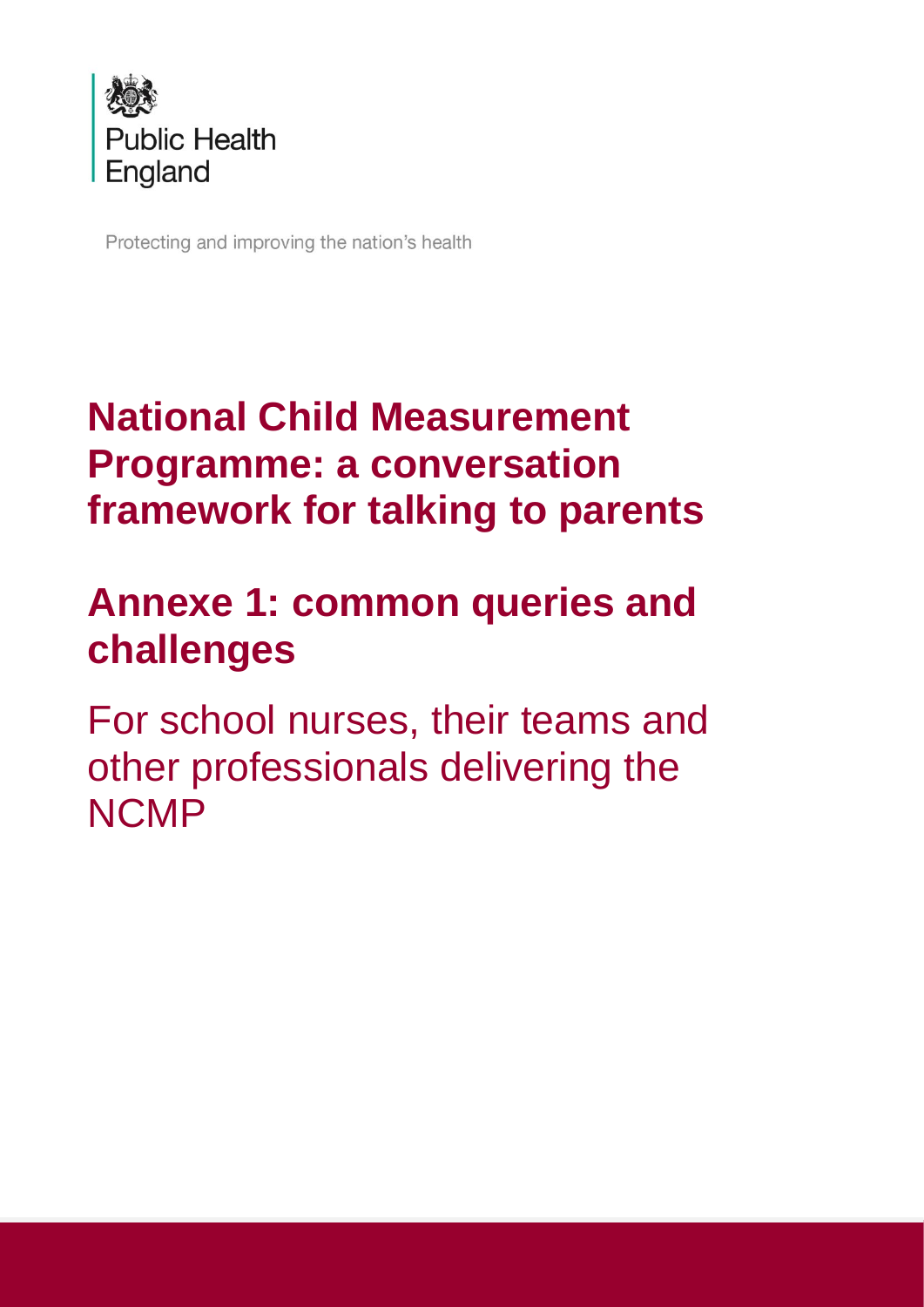## About Public Health England

Public Health England exists to protect and improve the nation's health and wellbeing, and reduce health inequalities. We do this through world-leading science, knowledge and intelligence, advocacy, partnerships and the delivery of specialist public health services. We are an executive agency of the Department of Health and Social Care, and a distinct delivery organisation with operational autonomy. We provide government, local government, the NHS, Parliament, industry and the public with evidence-based professional, scientific and delivery expertise and support.

Public Health England Wellington House 133-155 Waterloo Road London SE1 8UG Tel: 020 7654 8000 [www.gov.uk/phe](http://www.gov.uk/phe) Twitter: [@PHE\\_uk](https://twitter.com/PHE_uk) Facebook: [www.facebook.com/PublicHealthEngland](http://www.facebook.com/PublicHealthEngland)

Prepared by: Paul Chadwick, Associate Professor in Behaviour Change, Consultant Clinical and Health Psychologist and Assistant Director of the Centre of Behaviour Change at University College London and the National Child Measurement Programme Managers (Jade Clark and Alison Gahagan, Registered Dietitians). With special thanks to all members of the advisory group and stakeholders for sharing their expertise.

For queries relating to this document, please contact: National Child Measurement Programme Team [NCMP@phe.gov.uk](mailto:NCMP@phe.gov.uk)

## QGL

© Crown copyright 2019

You may re-use this information (excluding logos) free of charge in any format or medium, under the terms of the Open Government Licence v3.0. To view this licence, visit [OGL.](https://www.nationalarchives.gov.uk/doc/open-government-licence/version/3/) Where we have identified any third party copyright information you will need to obtain permission from the copyright holders concerned.

Published March 2019 PHE publications **PHE** supports the UN

gateway number: GW-263 Sustainable Development Goals



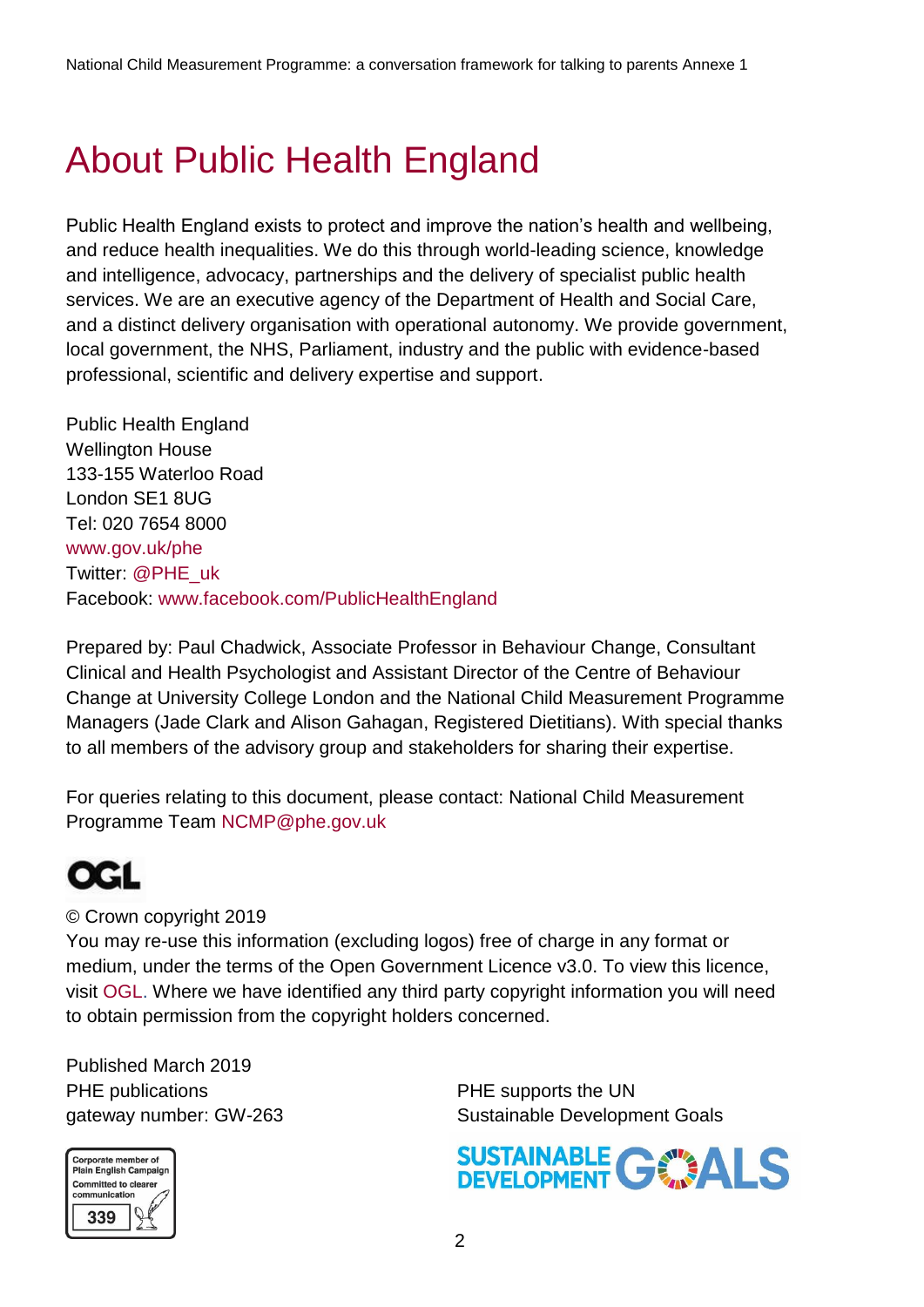## **Contents**

| Glossary of terms                                                                                                                                                                                             | $\overline{4}$      |
|---------------------------------------------------------------------------------------------------------------------------------------------------------------------------------------------------------------|---------------------|
| Resources for responding to parents using the NCMP conversation framework                                                                                                                                     | 5                   |
| Common queries and challenges: awareness                                                                                                                                                                      | $\overline{7}$      |
| 'My child's results are because of puppy fat and she'll/ he'll grow out of it'<br>'My child isn't overweight'<br>'I find this offensive (I am really offended by the suggestion that my child is              | $\overline{7}$<br>8 |
| overweight). You are just panicking parents and labelling children.'<br>'It's due to genetics that my child is overweight.'/ 'Our whole family is                                                             | 9                   |
| big/overweight' / 'My child has big bones'<br>'I don't understand why Body Mass Index (BMI) centile is used as part of the<br>NCMP.'/ 'I don't understand how a child's result can be accurate when using BMI | 10                  |
| as they are still growing.'                                                                                                                                                                                   | 12                  |
| Common queries and challenges: acceptance                                                                                                                                                                     | 14                  |
| 'My child is more muscular than the other children, so I don't think that the                                                                                                                                 |                     |
| results are accurate.'                                                                                                                                                                                        | 14                  |
| Common queries and challenges: action                                                                                                                                                                         | 15                  |
| 'i'm unsure about the best way to tell my child about their weight'/ 'i'm unsure<br>on how to have a conversation with my child about weight'/ 'I am worried that                                             |                     |
| telling him about this will cause an eating disorder.'                                                                                                                                                        | 15                  |
| References                                                                                                                                                                                                    | 18                  |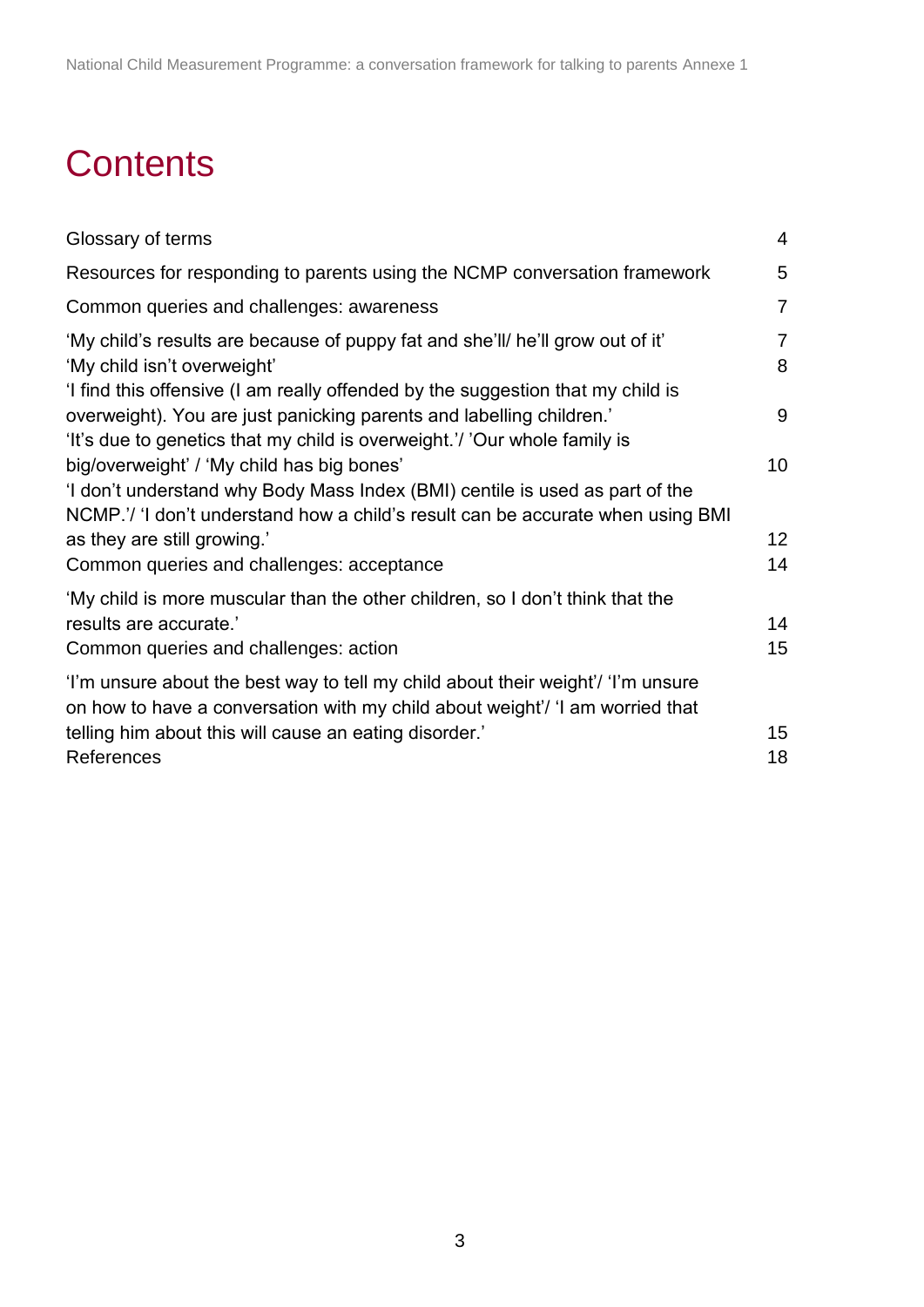## <span id="page-3-0"></span>Glossary of terms

National Child Measurement Programme (NCMP): this is the surveillance programme in England where all eligible children in reception year (children aged 4-5) and year 6 (children aged 10-11) height and weight are measured and the data is submitted annually to government

NCMP feedback: includes a parent's feedback letter providing information about their child's weight category and/or any phone conversations had with a parent about a child's weight

Childs weight status: a child's weight status is determined using an age- and sexspecific centile for BMI rather than the BMI categories used for adults. Parents use the term 'child's weight' when referring to their child's weight status, this term will be used in this document

School height and weight checks: this is the term used in all communications to parents about the NCMP

Practitioners: this guide is designed for school nurses, their teams and other professionals involved in the delivery of the NCMP. The term 'practitioners' will be used in this document to refer to this group collectively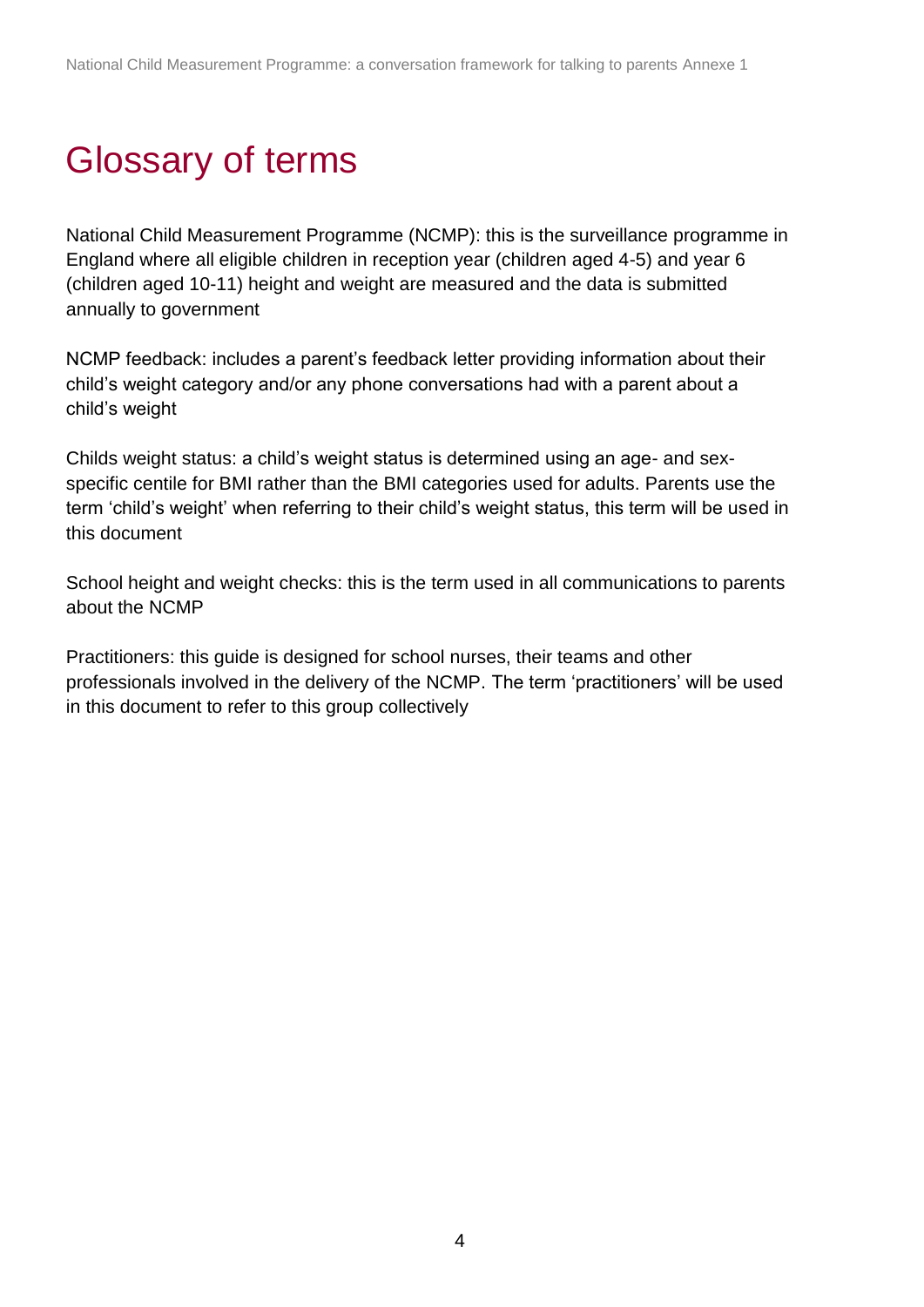# <span id="page-4-0"></span>Resources for responding to parents using the NCMP conversation framework

This annexe outlines how school nurses and their teams, and other professionals delivering the NCMP can use the NCMP conversation framework to respond to the most common issues raised by parents in response to receiving NCMP feedback. The issues are organised with reference to the Weight Awareness Continuum to illustrate how school nurses, their teams and other professionals delivering the NCMP can respond in ways that support the parent to move from awareness through acceptance to take positive action about their child's weight. Each common query is followed by an evidence-based rationale and a suggested helpful response that could be used when talking to parents.

This guide should be used in conjunction with the guidance outlined in the NCMP conversation framework for talking to parents. This is part of a series of resources being developed to have supportive conversations including; common queries and challenges (annexe 2 in development), audio conversations (in development) and an evidence summary (in development).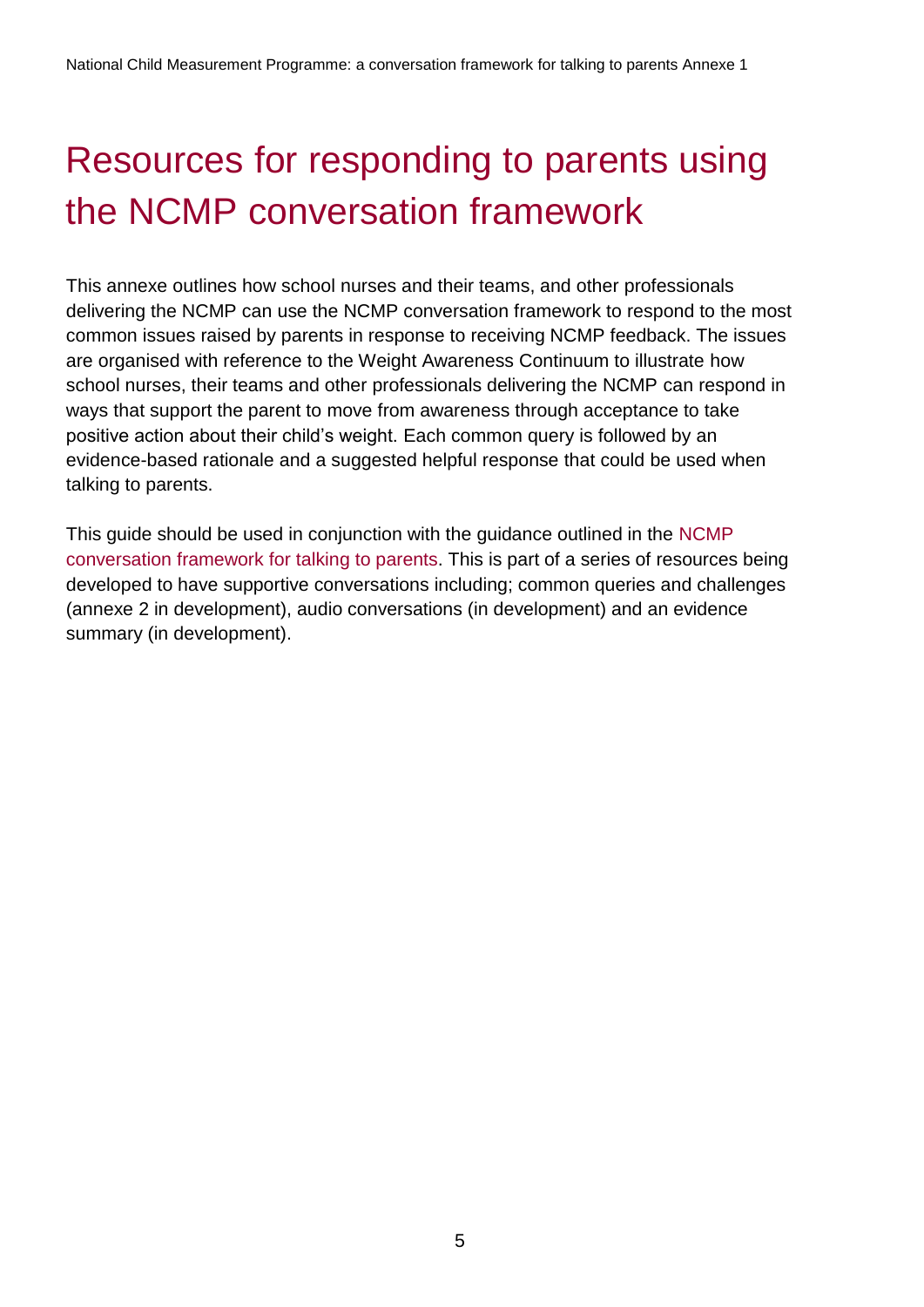### **Figure 1: NCMP Conversation Framework: in practice**

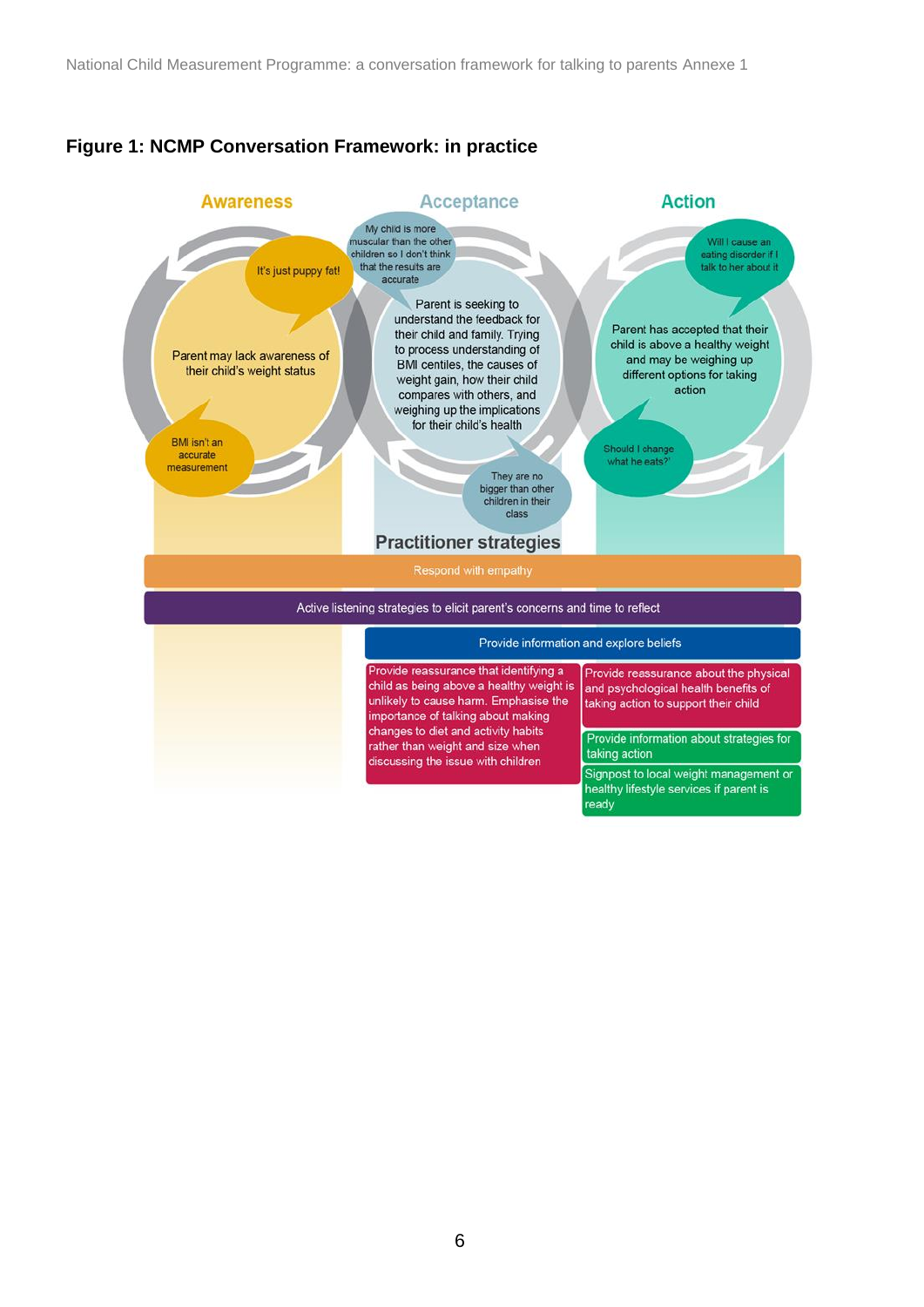# <span id="page-6-0"></span>Common queries and challenges: awareness

## <span id="page-6-1"></span>'My child's results are because of puppy fat and she'll/ he'll grow out of it'

## **Rationale**

'Puppy fat' is a commonly used term to refer to perceived changes in body composition as children move from childhood, through adolescence to adulthood. Parents of children in Year 6 may question the validity of the NCMP feedback on the basis that their child may be entering adolescence and others may think their child will naturally grow out of being overweight<sup>1</sup>.

There is evidence to show that very overweight children and adolescents are around five times more likely to be very overweight in adulthood than those who were not very overweight <sup>2</sup>. This suggests that children don't 'grow out' of carrying excess weight as they move from childhood to adulthood.

NCMP data on children's weight trajectories suggests children *can* grow out of excess weight but mostly they don't. A tracking study<sup>3</sup> of NCMP data looking at how children's weight status changed from the first to final year of primary school found that:

- for children who are overweight in reception, around 27% will return to a healthy weight
- 30% will remain overweight
- almost 30% will become obese
- 13% will become severely obese by Year 6

Supporting a parent to recognise their child's weight status and consider lifestyle changes for the whole family can support the child's health and may help them become a healthier weight as they grow.

In order to help a child become a healthy weight as they grow, changes in lifestyle, such as physical activity levels, time spent being inactive, and what and how much they eat, may be required. However, it should not be assumed that parents who accept that their child is above a healthy weight will also accept their child is required to make changes and/or are ready to make changes. Practitioners should work with parents and give time for them to process the information and ask further questions.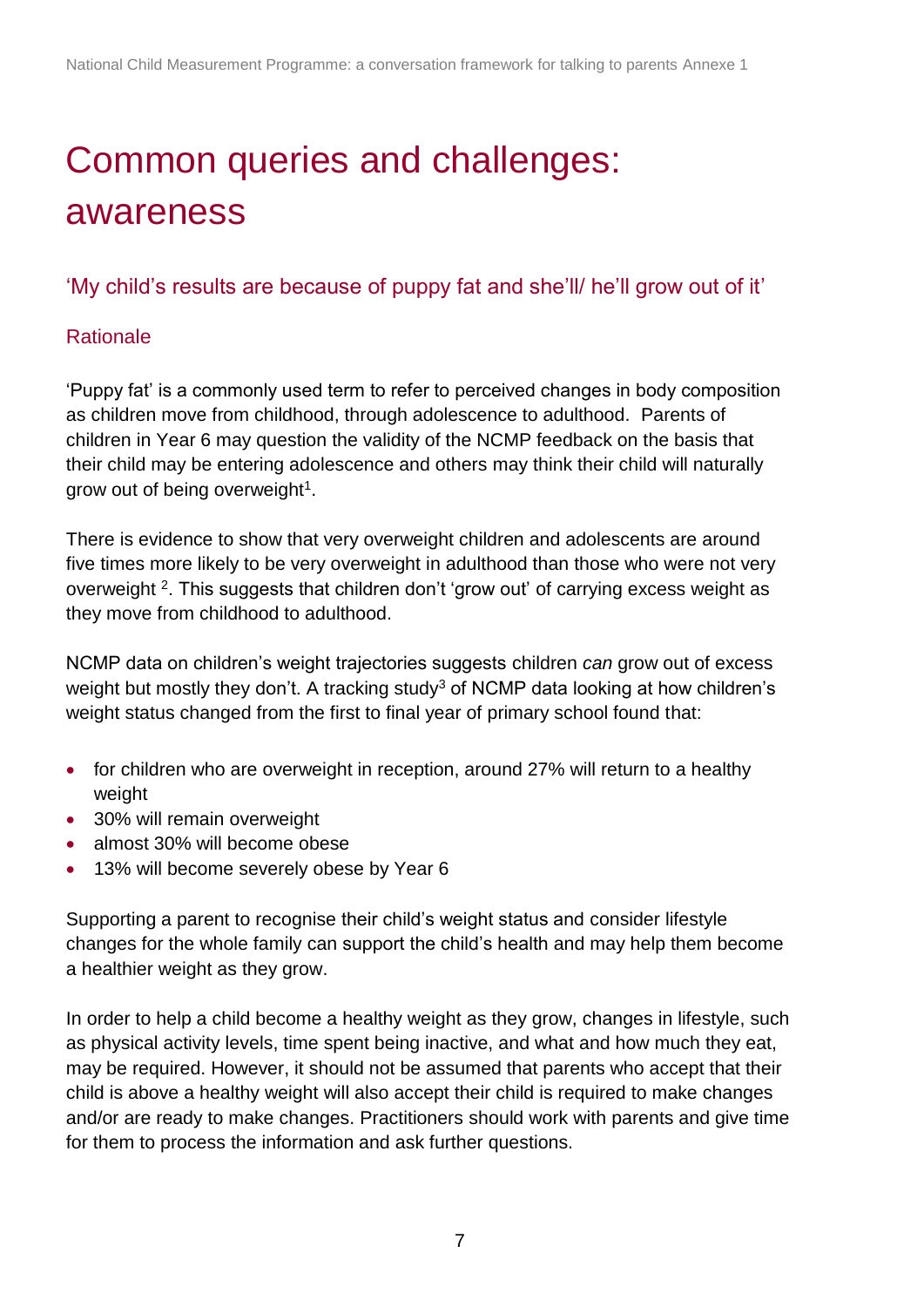### Suggested helpful response

When responding, aim to correct misconceptions with neutral, non-blaming, factual language for example;

'Some children do grow out of excess weight: around 1 in 3 children with overweight in reception return to a healthy weight by year 6. However, we know that most children who are overweight in reception don't return to a healthy weight by the end of primary school. For example, 2 in 3 children with overweight in reception remain overweight or become very overweight by year 6'

## <span id="page-7-0"></span>'My child isn't overweight'

### **Rationale**

Evidence shows that being overweight is becoming the norm:

- both parents and health and care professionals struggle to identify the weight of children by sight alone<sup>4</sup> with half (50.7%) to more than three quarters ( $>70\%$ ) of parents failing to accurately identify their child as being overweight or obese <sup>56</sup>
- parents have been found to use a variety of information when interpreting the size of their children's bodies, including; assessment of their eating habits, levels of physical activity, the size of other children in the family and social network, and happiness  $^{78}$

These factors can make it difficult for parents to accept the NCMP feedback that their child is overweight. Where parents appear not to have accepted the NCMP feedback, it is unhelpful to directly contradict their views. Practitioners may find it useful to refer to the general principles of discussing weight with parents (refer to appendix 1 in National Child Measurement Programme conversation framework: a conversation framework for talking to parents) and gently address misconceptions or offer additional information where appropriate.

## Suggested helpful response

Consider firstly responding with empathy to a parent's emotional response and use open questions to understand why the parent doesn't believe their child is overweight for example;

'I can tell that you are angry about receiving this information and it doesn't match how you understand your child's size. Could I ask you why you think the information in the feedback letter is wrong?'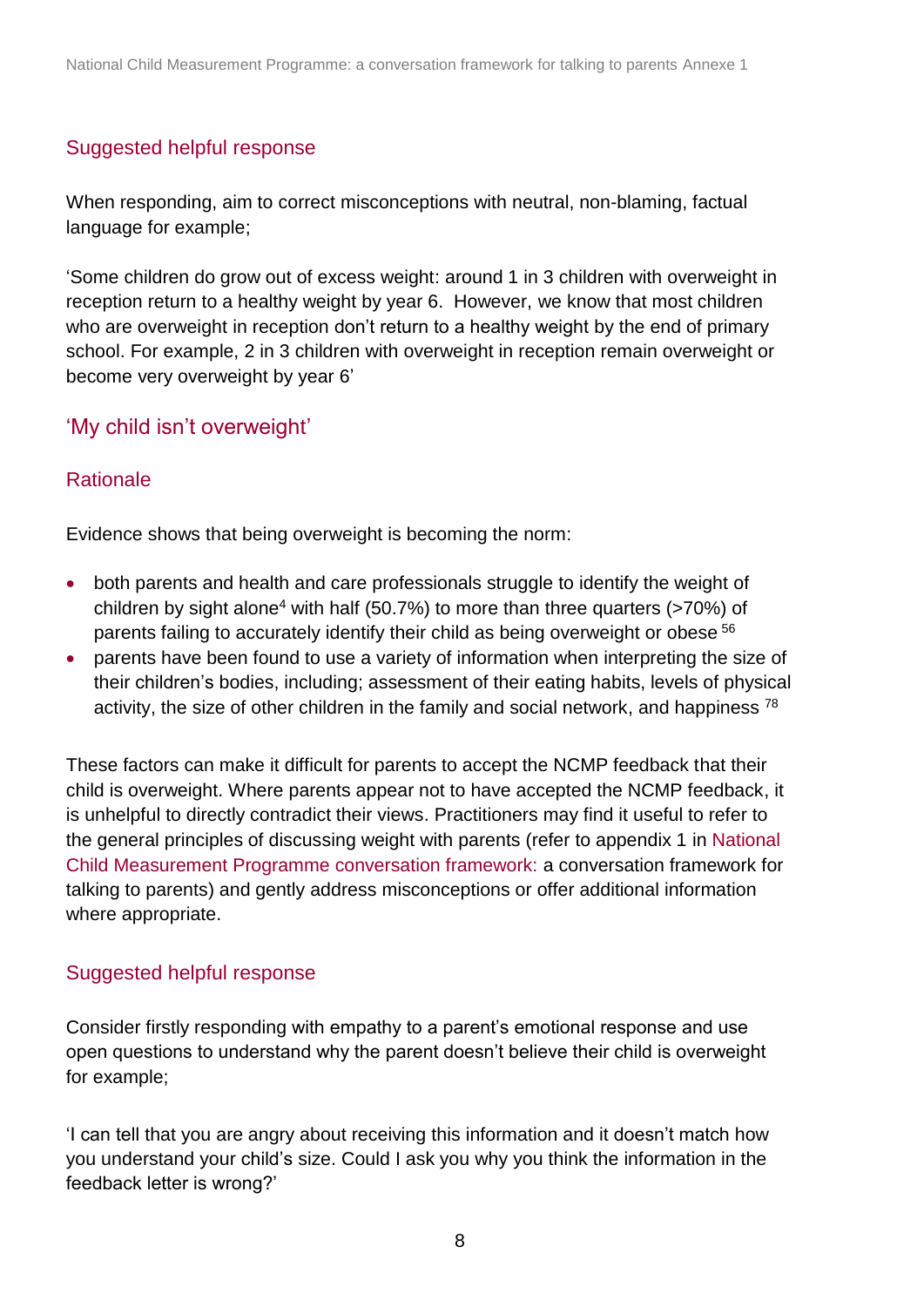Once practitioners understand the precise reasons why the parent thinks that their child is not overweight they can then tailor their response to address specific misconceptions. It may also be helpful to normalise just how challenging it can be to identify a child's weight by sight alone for example;

'… there's lots of research showing that it's tricky for parents and nurses and doctors to tell if a child is overweight just by looking at them'

In some instances, offering to look at the height and weight measurements taken and having an opportunity to have these explained may help the parent to move into awareness.

It is also helpful to ask permission before sharing information to address misconceptions. Use neutral, non-blaming, factual language when addressing misunderstandings for example;

'Calculating a child's weight using child BMI categories can help us gain a better understanding of this rather than just relying on what we can see. Would it be helpful if together we looked at how your child's weight category was calculated?'

## <span id="page-8-0"></span>'I find this offensive (I am really offended by the suggestion that my child is overweight). You are just panicking parents and labelling children.'

### **Rationale**

When parents take offence at the feedback that their child is above a healthy weight it may be because they feel that they are being accused of being bad parents or failing to look after their child. Some parents object strongly to the idea that children should be classified and labelled according to their size. Others may believe that their child has been incorrectly labelled. In all of these cases the predominant emotions felt by the parent are anger and fear.

### Suggested helpful response

If parents express anger then it is a helpful strategy to respond empathically by acknowledging the emotion and expressing that you are sorry for any distress that the NCMP feedback has caused. It can be helpful to explicitly state that there is no judgement implied in the NCMP feedback letter. For example;

'I can tell that you are angry about this and I just wanted to start by saying that we are sorry for the distress that this has caused you. Nothing in the NCMP feedback letter is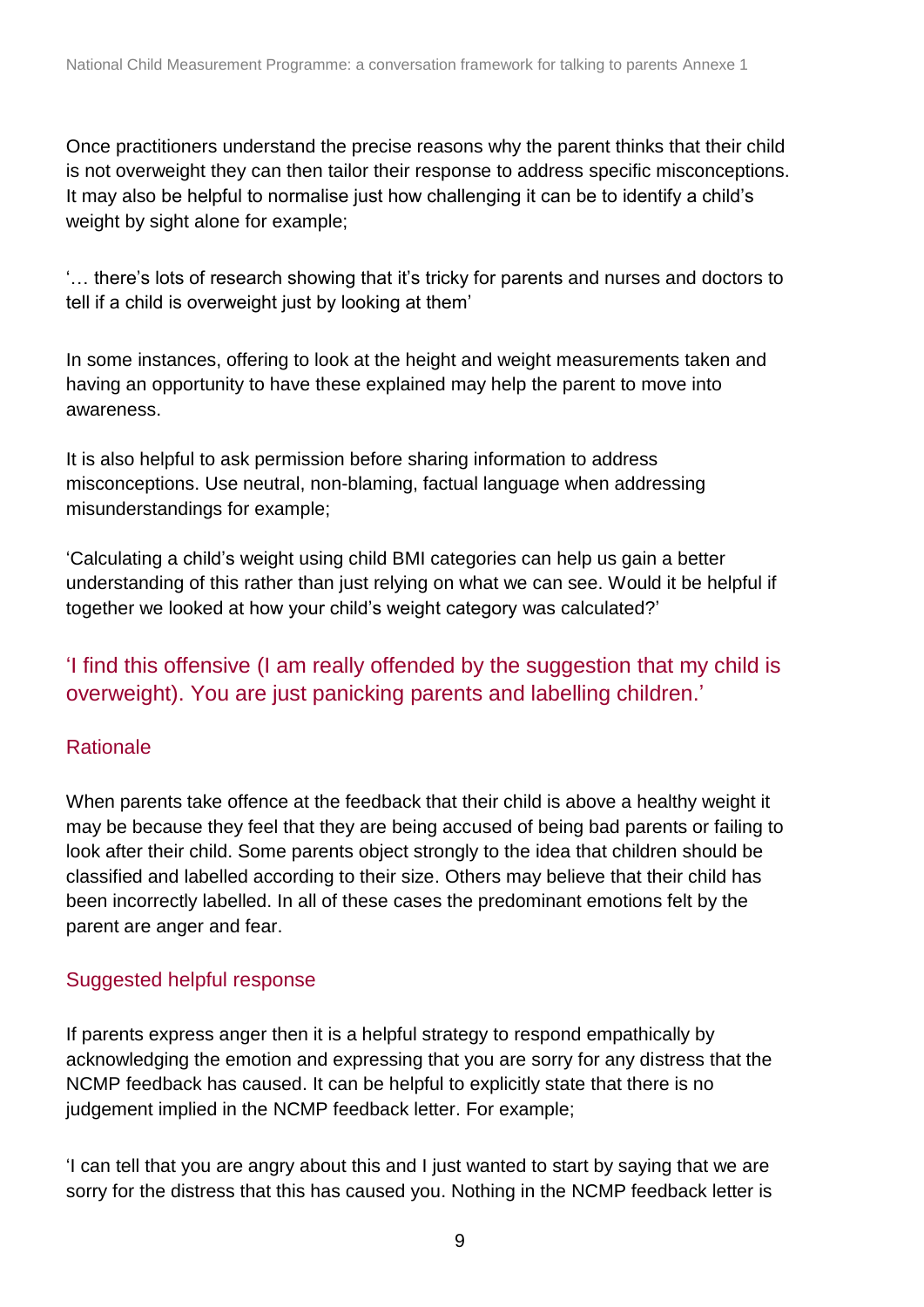meant to criticise you as a parent or your parenting abilities – the feedback is a way of providing health information about your child highlighting that there might be a concern. It is up to you as a parent to decide what to do with that information, or even whether you agree with it or not'

Once you have responded empathically with parents' reactions you can then seek permission to provide information that might clarify any misunderstandings that may be contributing to a parent's distress. For example;

'Would it be helpful if I explained how we calculate a child's weight category?'

If you suspect that a parent's anger is related to fears that the NCMP feedback could cause harm to their child then it might be useful to ask the parent questions that help them to articulate their fears so that they can be directly addressed for example;

'Often parents who are angry about the contents of the letter are also worried about the impact of the letter on the child – is this the case for you?'

## <span id="page-9-0"></span>'It's due to genetics that my child is overweight.'/ 'Our whole family is big/overweight' / 'My child has big bones'

## **Rationale**

Genes play a significant role in determining everyone's size and shape. Children who live in a family where at least one parent or carer is obese are more at risk of becoming obese themselves<sup>9 10</sup>. However, it is not only genes which contribute to weight; behaviour, environment and culture all have a role to play. It is possible that children who are overweight come from families with a family history of overweight and obesity. In such circumstances, the size norms by which a family judges whether its members are healthy or unhealthy may be skewed towards accepting larger body sizes as being healthy. This means that children in the overweight range may be perceived to be a healthy weight through comparison to larger or heavier peers or other family members. Parents who have struggled with their own weight may also have less confidence that it is possible to achieve and maintain a healthy weight.

Whilst genetics certainly play a role in influencing a child's size it is also the case that lifestyle factors contribute. Children who are above a healthy weight who adopt healthy diets and do the recommended levels of physical activity for their age can become less overweight over time and can enter young adulthood with BMIs in the healthy range<sup>11</sup>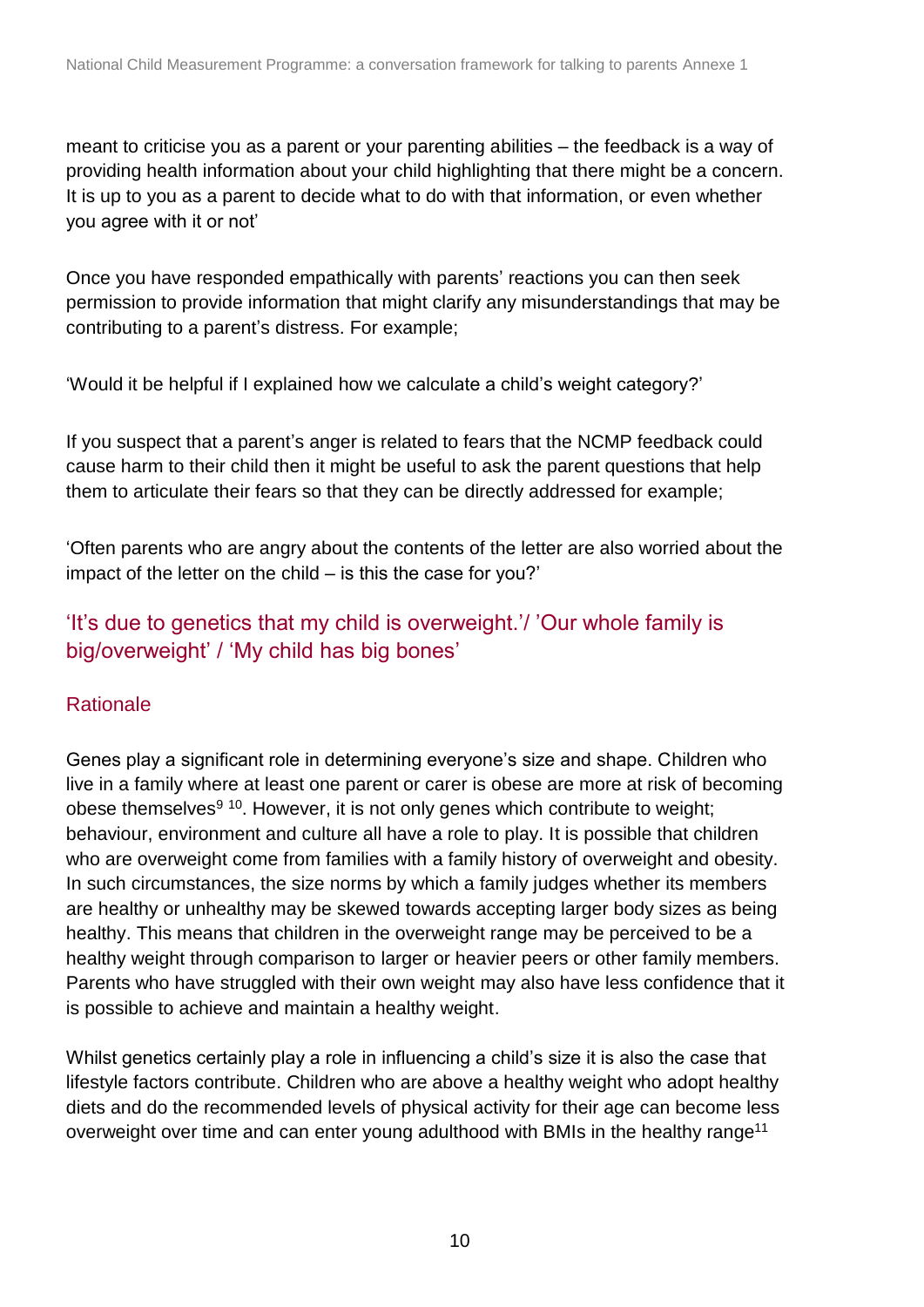#### Suggested helpful response

Children who are identified as being above a healthy weight are likely to have a genetic predisposition to gaining excess weight but will only do so if their diet and physical activity levels allow this to happen. Analogies (described below) can be useful when explaining the dual role of genetics and environment.

#### Using analogy to help understanding

Some people find it useful to use analogies to help with understanding a complex issue. For example, the height of a sunflower is not only dictated by its genetic code.

Environmental factors such as the amount of food, light and water will have an impact on how tall the sunflower is able to grow. Similar comparisons may be used sensitively and effectively to help parents understand the interplay between genetics and the environment.

When it comes to trying to provide a healthy environment for their children, most parents strive to do the best they can with the resources and knowledge that are available to them. For this reason, some parents may respond negatively to any implied suggestion that they are not providing good quality nutrition or sufficient opportunities for physical activity for their children. If this is the case, practitioners could take the approach of acknowledging the powerful environmental and societal factors influencing food choice and activity levels such as; busy lives, lack of money resources, safety concern. For example;

'It can be difficult for parents today to make sure that their children eat healthily and are as active as possible. There's just so much unhealthy food out there and school pressures and social media means that they are not as active as we might like them to be.'

Acknowledging that some of these pressures may be outside of the parent's control will communicate to parents that you understand the challenges that they face, and will help them to feel less blame. Once you have acknowledged the contributions of genetics and other factors outside of the parent's control, it may be possible to help the parent consider some of the factors that are within their control. For example;

'As parents we can't always protect them from all the negative influences out there, but perhaps we can look at the things we do have control over and that we can do as a family that might help. Sometimes these small things can make a big difference. Can you think of anything, or I could make some suggestions based on what other families have found helpful.'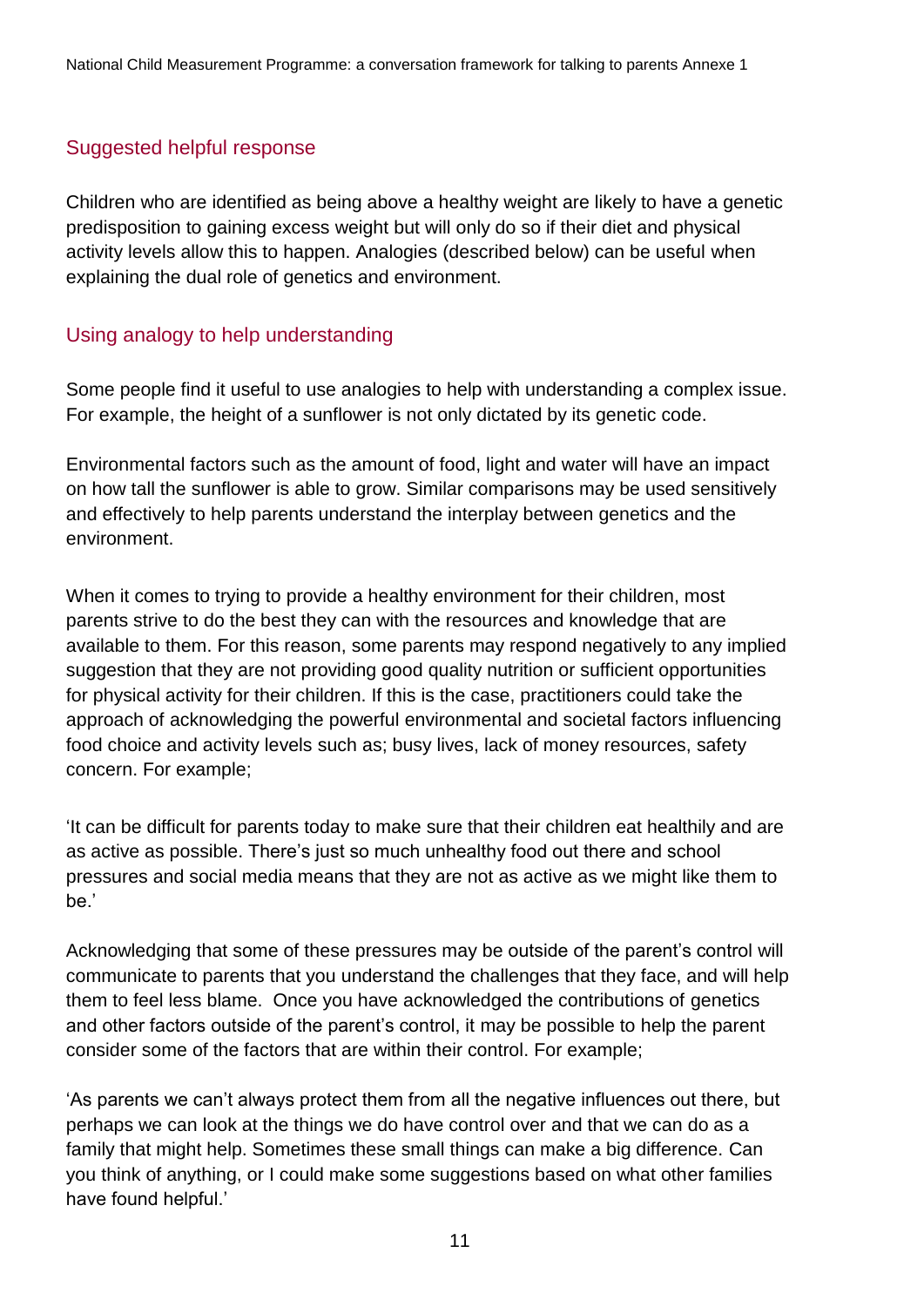## <span id="page-11-0"></span>'I don't understand why Body Mass Index (BMI) centile is used as part of the NCMP.'/ 'I don't understand how a child's result can be accurate when using BMI as they are still growing.'

### **Rationale**

Some parents may believe that the measurement used to identify their child's weight category is BMI rather than BMI centile. Understandably, parents who think that BMI is being used to categorise children's weight category may be concerned that the measure does not capture the fact that their child is still growing. It can be helpful to acknowledge that whilst the use of BMI would lead to a misclassification, this is not the measure that is used in the NCMP. The concept of BMI centile is complex and can be difficult to understand. Therefore, it is unsurprising that many parents may misunderstand the relevance to their child.

BMI centile is the most reliable method we currently have to determine the measure of body fat in children.

There is currently no other practical and non-invasive method for determining a more accurate measure of body fat in children.

Instead of using fixed BMI thresholds to classify individuals (as used for adults) children's BMI is categorised using variable thresholds that take into account the child's age and sex. These thresholds are usually derived from a reference population, known as a child growth reference. They are calculated by weighing and measuring a large sample of children to identify how BMI varies by age and sex across the population. BMI thresholds are frequently defined in terms of a specific z score, or centile on a child growth reference

The NCMP uses the British 1990 child growth reference (UK90) to assign each child a BMI centile.

Use of the UK 90 Growth reference is recommended by the National Institute for Health and Care Excellence  $(NICE)^{12}$ , and recognised as a relevant measure by Scientific Advisory Committee on Nutrition (SACN)/Royal College of Paediatrics and Child Health (RCPCH) <sup>13</sup> which advises that a child's BMI centile is used to assess the weight of children.

If parents are interested in finding out more about the UK90 growth charts, they can be signposted to the [RCPCH information Growth charts](https://www.rcpch.ac.uk/resources/growth-charts-information-parentscarers) - information for parents/carers. The following link may also help school nurses and other professionals explain BMI centiles to parents: [What is a BMI Centile?](https://www.youtube.com/watch?v=4D02UAaknpA)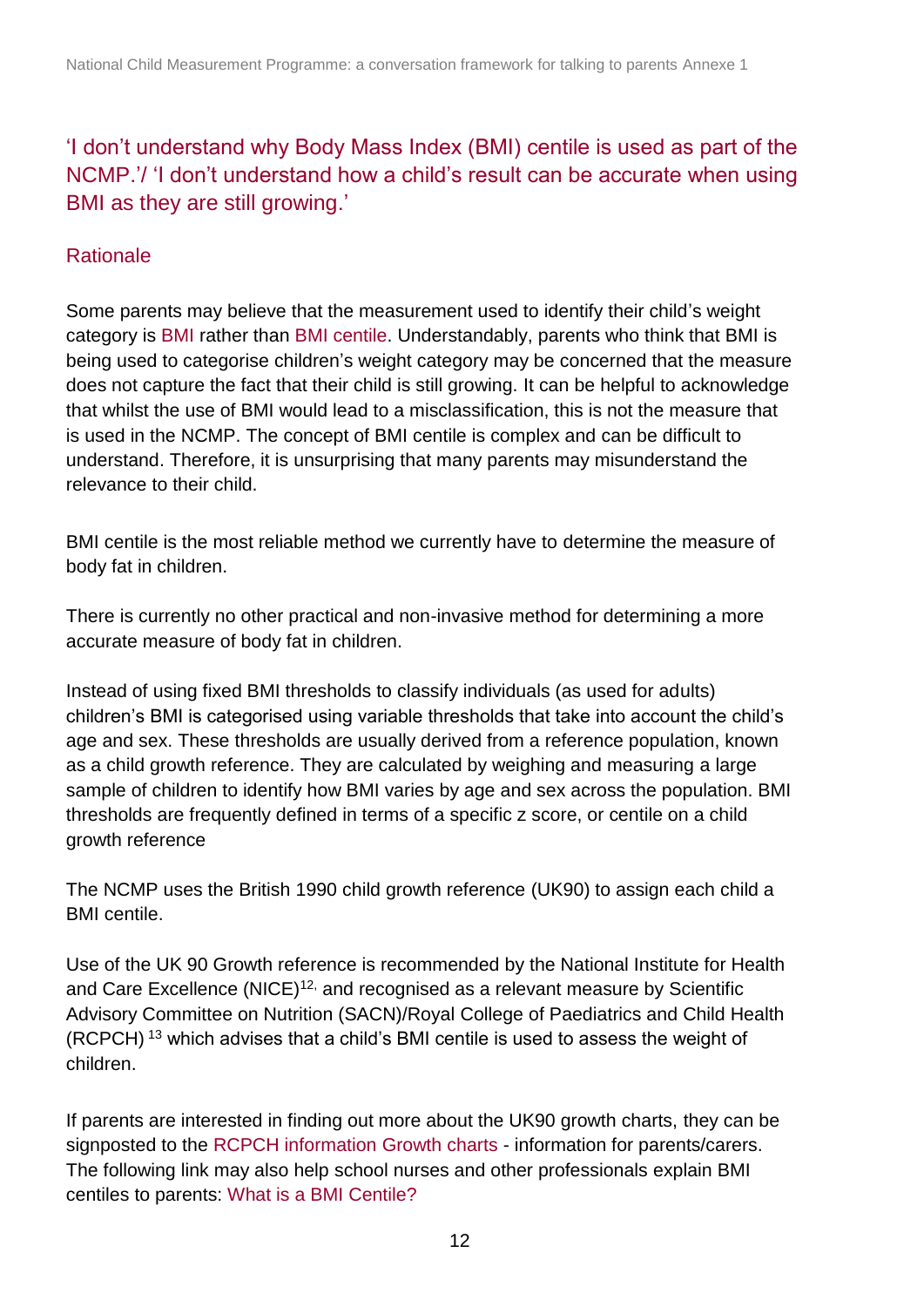The overall aim is to help children achieve a healthier weight as they grow and prevent further increase in BMI centile.

### Suggested helpful response

Given that BMI and BMI centile are complex and difficult to understand, practitioners should make sure that they fully understand both measurements and can explain this using simple-to-understand language. Visual aids such as growth charts can help with explaining these concepts. The following script is an example of a simple explanation of the concept of BMI centile;

'The NCMP uses the BMI centile as this is the most accurate way to tell whether a child's weight is in the healthy range. Calculating BMI is different for children than adults as they are still growing and your child's age, gender, height and weight are all taken into account as part of the calculation. Using the BMI centile is recommended by scientific experts and child health experts in the UK'

'Some parents find it useful to have a look at the BMI growth charts used for children and plot their child's results – we can talk through how to do this today for your child'

Where parents are concerned that the BMI centile doesn't account for the fact that their child is still growing, or to help them understand changes in weight, ensure these factors have been explained. For example;

'Because children are still growing, their BMI and weight category is likely to change over time and the BMI centile accounts for changes in a child's age, gender, height and weight at any given time. Changes to eating habits and/or physical activity can also have an effect on a child's BMI centile and weight status over time'

Where the child has fallen on a threshold, where a parent has moved into action, or where a parent continues to stay in the awareness stage, consider offering a follow up measurement at a future date, and/ or where appropriate, encourage the parent to monitor their child's weight using the online [NHS healthy weight calculator.](https://www.nhs.uk/live-well/healthy-weight/bmi-calculator/) For example;

'We can monitor your child's weight over time to see how this may be changing, for example, whether they are maintaining a healthy weight or moving away from it. It's also possible for you to do this at home by using the online NHS healthy weight calculator'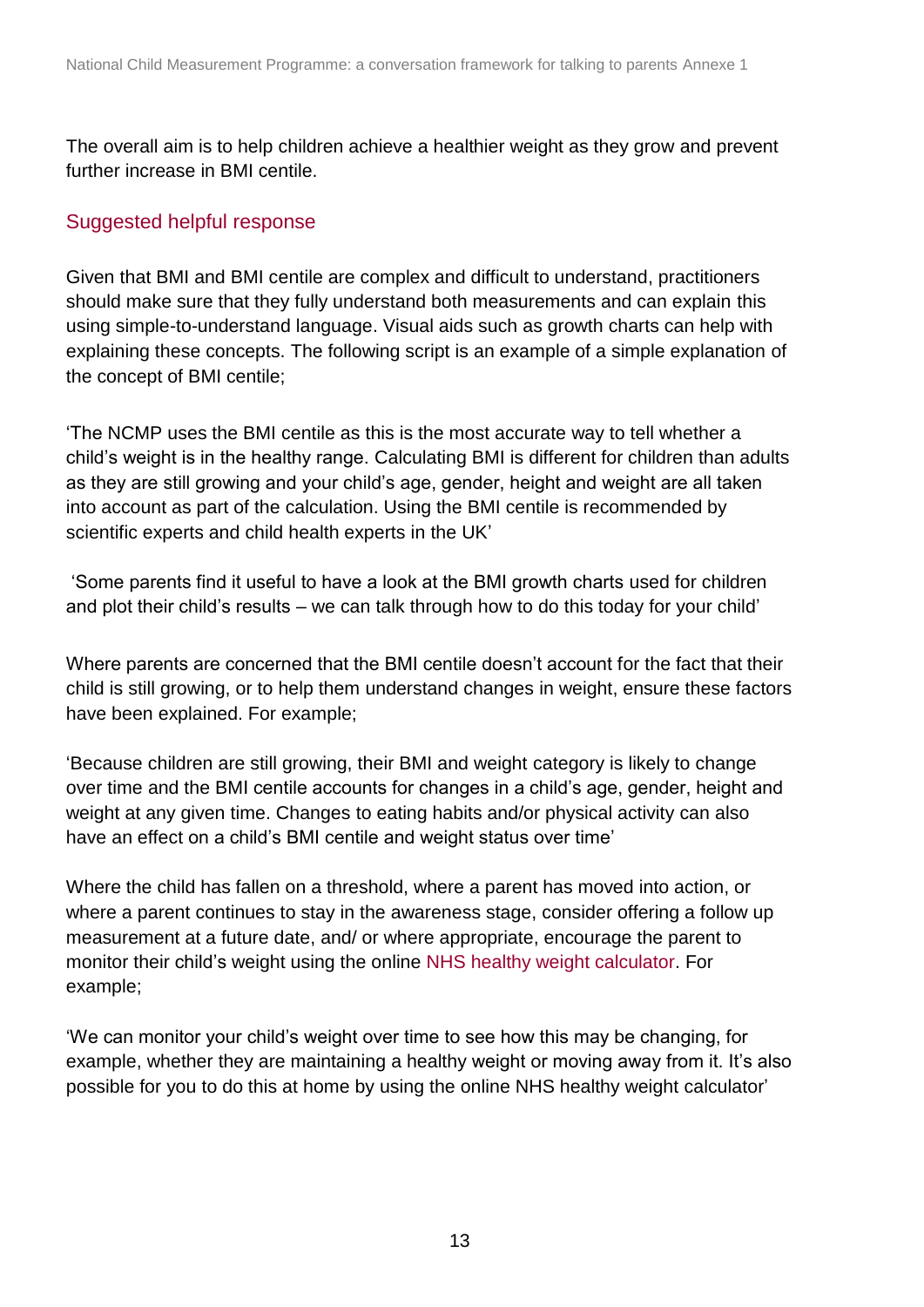# <span id="page-13-0"></span>Common queries and challenges: acceptance

<span id="page-13-1"></span>'My child is more muscular than the other children, so I don't think that the results are accurate.'

### **Rationale**

Parents often reference concepts from the adult diet and fitness industry when trying to understand the weight of their child. One commonly referenced idea is that muscle is heavier than fat and therefore one explanation for a child being overweight might be due to increased muscularity (often referred to as 'stocky or strong build'). In most cases this explanation is unlikely to be valid, especially if the child is in reception year. Increases in muscular tissue usually do not occur until after puberty has started<sup>14</sup>. The sex hormones, particularly testosterone, are responsible for changes in body composition observed following puberty. Prior to puberty these hormones are not present in sufficient quantities to stimulate muscular development and create differences in body make-up, even in children who are very physically active. For further information on child growth and body composition refer to the European Childhood Obesity Group free eBook [https://ebook.ecog-obesity.eu/chapter-growth-charts-body-composition/.](https://ebook.ecog-obesity.eu/chapter-growth-charts-body-composition/)

It is advisable to draw on clinical knowledge and judgement to respond to this type of enquiry. Getting further support from a school nurse or other clinician who has an understanding of puberty and child weight may be appropriate. Check whether the child has started puberty (for year 6 children) and if so, refer to the [UK-WHO 2-18 Growth](https://www.rcpch.ac.uk/resources/uk-who-growth-charts-2-18-years)  [Charts \(RCPCH\).](https://www.rcpch.ac.uk/resources/uk-who-growth-charts-2-18-years)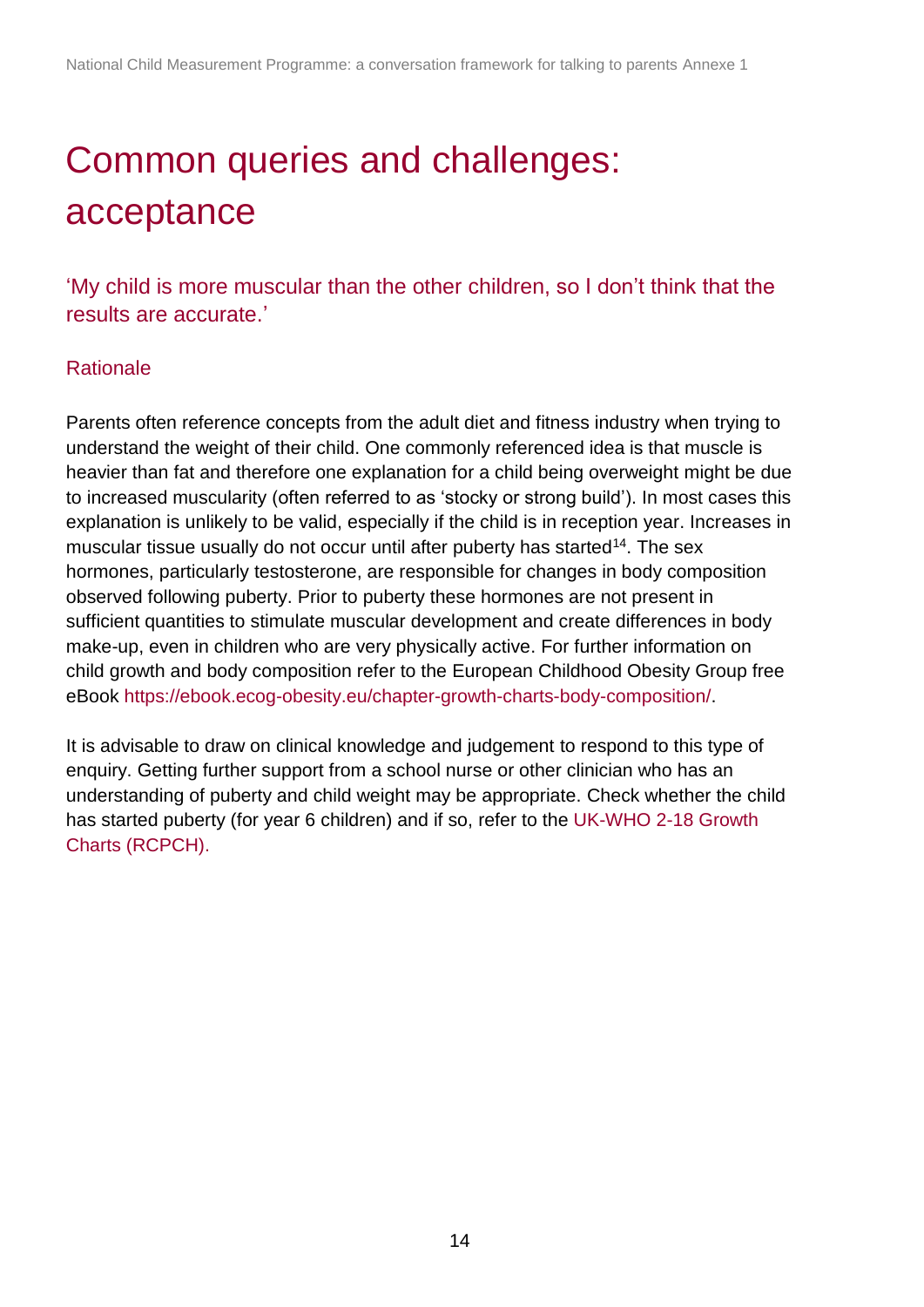## <span id="page-14-0"></span>Common queries and challenges: action

<span id="page-14-1"></span>'I'm unsure about the best way to tell my child about their weight'/ 'I'm unsure on how to have a conversation with my child about weight'/ 'I am worried that telling him about this will cause an eating disorder.'

### **Rationale**

Children vary in the degree to which they are aware of, or are interested in, the results of the NCMP height and weight checks. Older children are more likely to be interested and want to talk about the results than younger children, although there will always be exceptions to this general observation. Given the increasing level of media attention to the issue of child obesity, and the high prevalence of weight-related teasing and bullying, it is likely that the issue of weight is already a matter for concern for many families.

Receipt of the NCMP letter can bring unexpected news that a child is overweight for some parents, but for others the feedback may simply bring into consciousness concerns that were present but previously unarticulated. For many families, particularly for those who are aware that their child is overweight, or where children have experienced weight-related teasing or bullying, the NCMP feedback letter is a call to action. However, parents may feel confused or uncertain about whether and how to talk to their child about the result and may seek guidance from NCMP practitioners.

At the moment there is a no evidence to give a definitive answer to the question of whether parents should talk to their child about the NCMP feedback or weight generally. However, research does suggest that there are more and less helpful ways to talk to children about their weight. Recent evidence<sup>15</sup> suggests that parental encouragement to improve weight , along with parental teasing or criticism of a child about their weight may be associated with children having poorer wellbeing and unhealthy eating behaviours, although there is no evidence that there is a causal link between such talk and poorer child outcomes.

On the other hand, evaluations of the psychological outcomes of child weight management programmes where weight is talked about openly in a sensitive and constructive manner are generally positive. This suggests that it is possible to talk openly about weight and weight-related issues without harming children, at least in the context of treatment programmes.<sup>16</sup> One often overlooked issue in research into talking about weight are the potential risks associated with not talking about the issue. Research suggests that many overweight children have received negative attention directed towards their size and one consequence of this is poor body image<sup>17</sup>. Whilst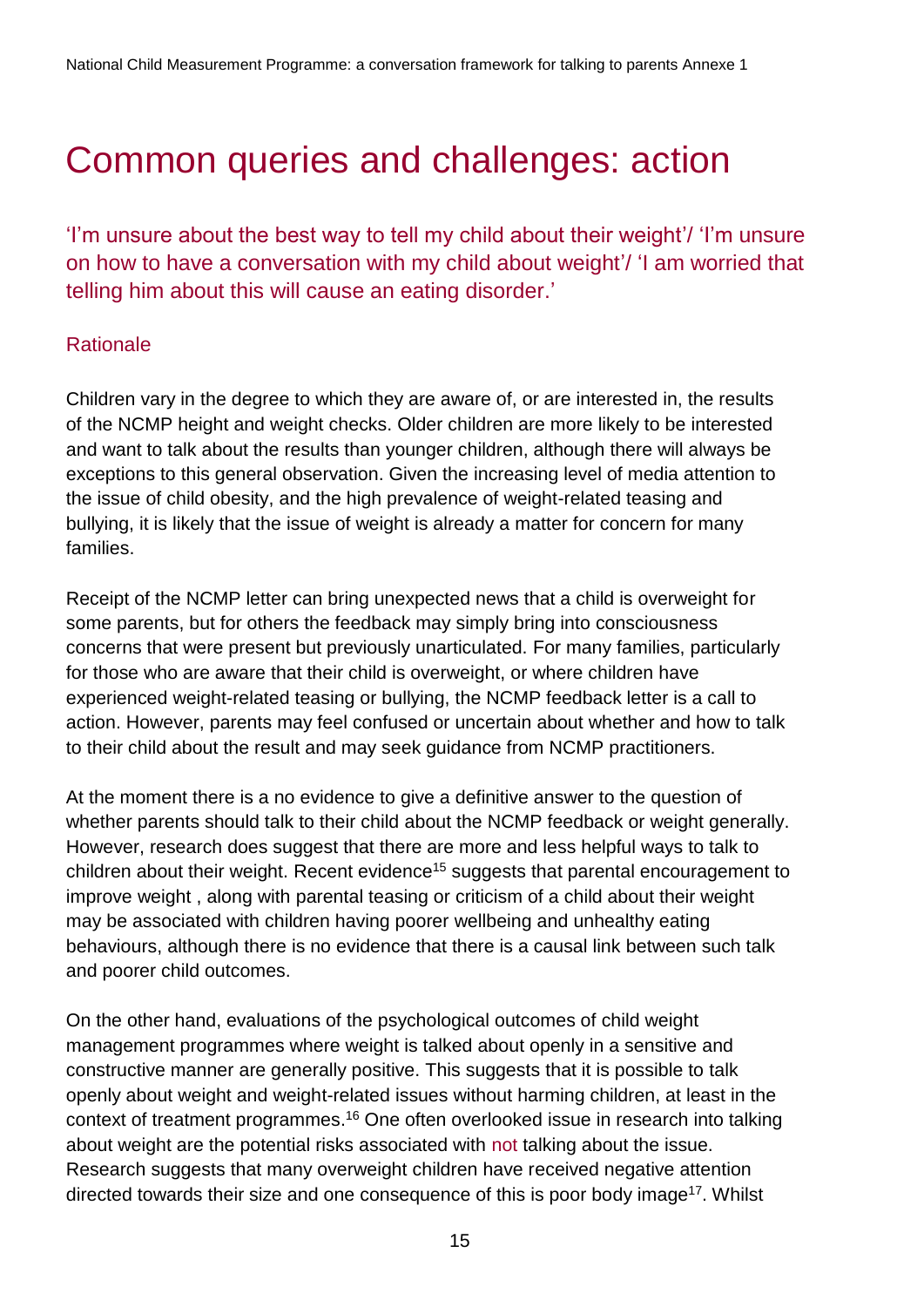negative in itself, this is also a risk factor for other forms of psychological distress such as depression and eating disorders<sup>18</sup>.

Being overweight is a risk factor for the development of eating disorders and one mechanism by which this occurs is when the child starts to adopt restrictive and unhealthy eating practices. Children who participate in family-based weight management interventions have lower rates of eating disorders than would be expected on the basis of their risk profiles<sup>19</sup>. This suggests that timely and sensitive treatment can reduce the risk of eating disorders in children who are overweight. Put simply, there are risks associated with talking about weight with children, but there are also risks associated with not talking about weight.

### Suggested helpful response

Given the sensitivity and complexity of this issue NCMP practitioners should respect parents' decisions about whether and how they should talk about the contents of the feedback letter with their children.

The following guidelines can be used by practitioners to inform their conversations with parents about talking about weight generally and the feedback letter specifically.

### Children of all ages

Avoid talk that may make children feel ashamed of themselves, their eating habits or other behaviours, or their bodies. For example, 'of course you are going to get fat if you continue eating all that junk', 'you need to learn some self-control'

Focus on behaviours that can be linked to the goal of physical health, for example 'eating fruits and vegetables make you strong and help you be better at sports' and mental health and wellbeing, for example 'physical activity helps you feel good' Avoid using the terms 'obese', 'overweight' or 'fat' in relation to the results of the feedback letter.

## Younger children

It will not usually be necessary to talk directly about weight with younger children. Most younger children will not make the links between the experience of being overweight and the feedback letter unless the parent explicitly references this.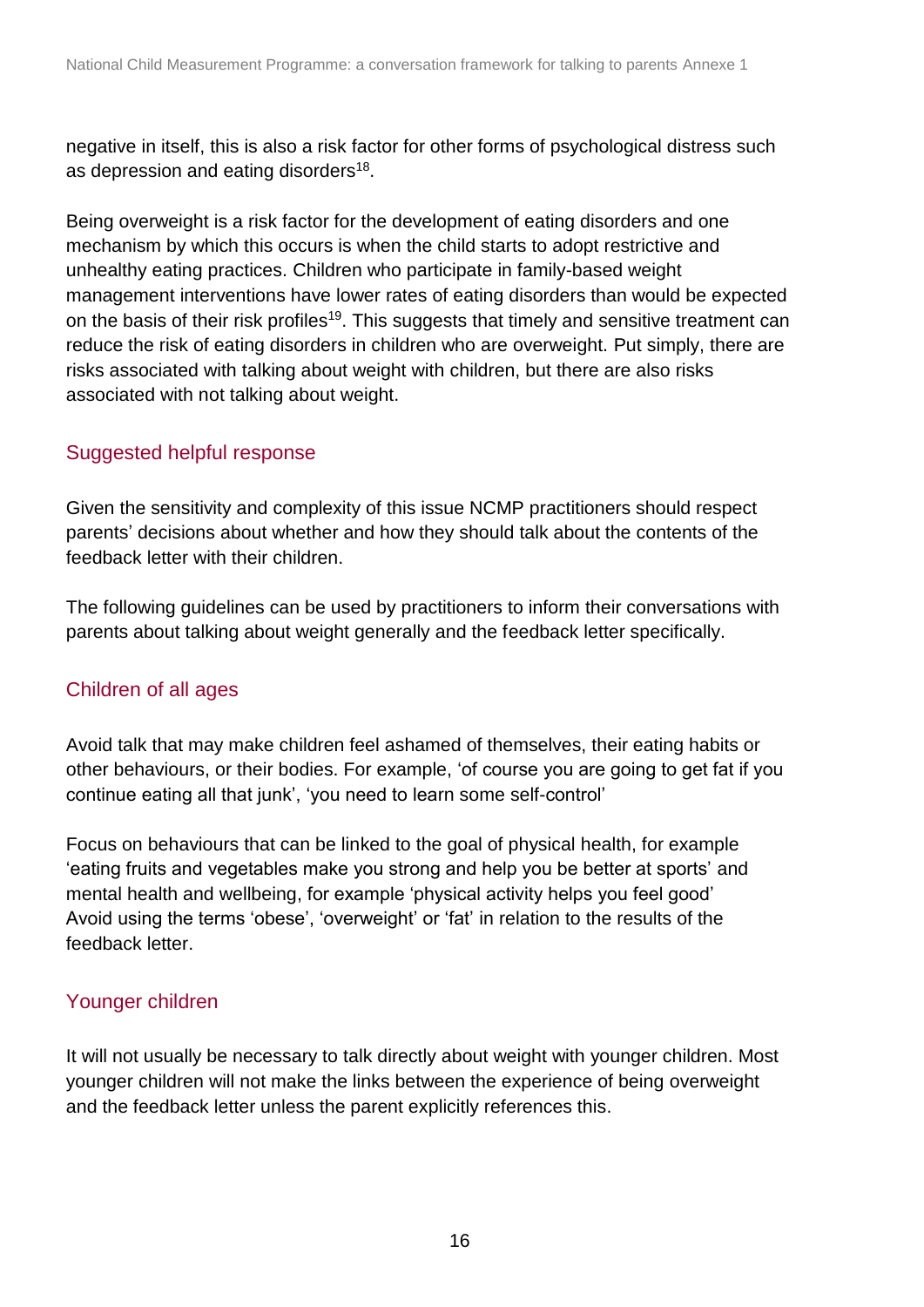#### Older children

Older children may be actively interested in the results of the letter and may initiate conversations with parents about their size or the results.

In addition to the general guidance above, children of overweight parents can:

- talk about the importance of looking after their bodies and being as healthy as possible (weight can be talked about as a sign that the family is not being as healthy as it can be, rather than singling out the behaviours of the individual child)
- reassure their child that the feedback means nothing about their value as a person, but is a sign that everyone in the family could be healthier
- ask children if it would be helpful for parents to make changes together as a way of supporting each other
- make opportunities to point out all of the child's positive attributes such as their sense of humour, thoughtfulness, strength, kindness, cleverness, persistence, friendliness and that their weight doesn't change any of these

Given that weight is such a personal and sensitive topic it is not surprising that some children experience upset if they become aware of the NCMP feedback. It may be helpful to reassure parents that such distress is usually short-lived and rarely has a lasting impact on the child's wellbeing if the guidance above is followed. Some children may be aware they are overweight but feel isolated and unable to talk about their concerns with their parents. The NCMP feedback letter can be a way to help children articulate their worries thereby unlocking parental support.

For children who experience significant and lasting distress or discomfort about their size it may be helpful for parents to access a local weight management service, child mental health services, or an eating disorders service if parents suspect binge eating, highly restrictive eating (e.g. skipping meals), purging or use of laxatives.

Eating disorders arise from a complex combination of factors and not from one single cause. NCMP feedback alone is therefore unlikely to cause a child to develop an eating disorder.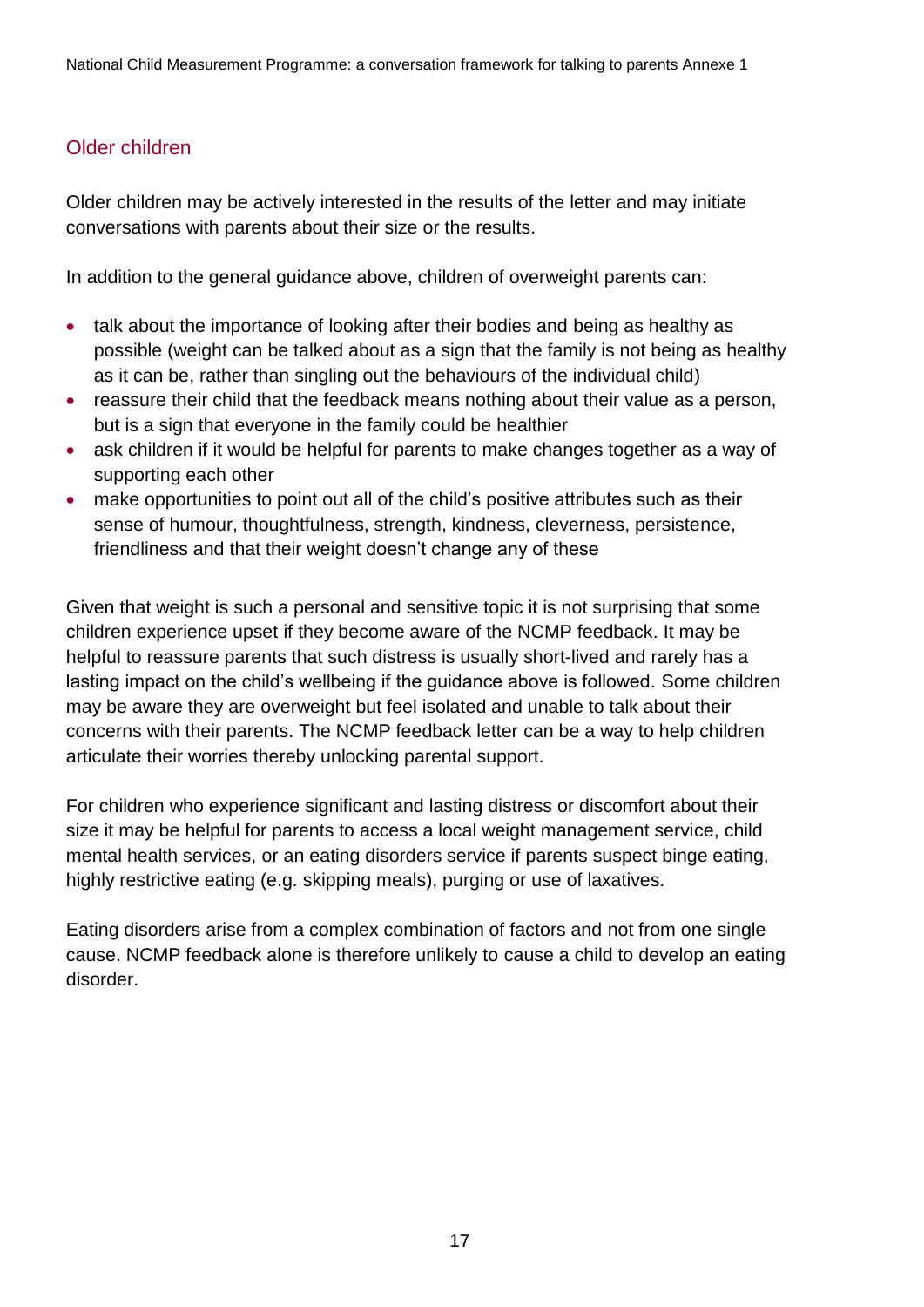## <span id="page-17-0"></span>References

l

<sup>1</sup> Gillison, F., Beck, F. and Lewitt, J. (2014) Exploring the basis for parents' negative reactions to being informed that their child is overweight. Public Health Nutrition, 17 (5). pp. 987-997

<sup>2</sup> Simmonds, M., Llewellyn, A., Owen, C. G., and Woolacott, N. (2016) Predicting adult obesity from childhood obesity: a systematic review and meta-analysis. Obesity Reviews, 17: 95–107. doi: 10.1111/obr.12334

<sup>3</sup> Public Health England. Changes in the weight status of children between the first and final years of primary school. March 2017. Available from: [https://publichealthmatters.blog.gov.uk/2017/03/21/what-does-our-first-national-childhood](https://publichealthmatters.blog.gov.uk/2017/03/21/what-does-our-first-national-childhood-measurement-programme-tracking-report-tell-us)[measurement-programme-tracking-report-tell-us](https://publichealthmatters.blog.gov.uk/2017/03/21/what-does-our-first-national-childhood-measurement-programme-tracking-report-tell-us)

<sup>4</sup> Parry et al , A Systematic Review of Parental Perception of Overweight Status in Children [The](https://www.researchgate.net/journal/0148-9917_The_Journal_of_ambulatory_care_management)  [Journal of ambulatory care management.](https://www.researchgate.net/journal/0148-9917_The_Journal_of_ambulatory_care_management) (2008) 31(3):253-68

<sup>5</sup> Lundahl A, Kidwell K M, Nelson T D. Parental underestimates of child weight: a metaanalysis. American Academy of Pediatrics. 2014;133:689-703: <https://www.ncbi.nlm.nih.gov/m/pubmed/24488736/>

<sup>6</sup> Tompkins CL, Seablom M, Brock DW. Parental Perception of Child's Body Weight: A Systematic Review. *J Child Fam Stud*. 2015;24:1384–91.

<sup>7</sup> Gainsbury, A. & Dowling, S. 2018. 'A little bit offended and slightly patronised': parents' experiences of National Child Measurement Programme feedback. Public health nutrition 1-9

8 Svrad, H., Falconer, C., Cooke, L., et al. 2015. Health and happiness is more important than weight': a qualitative investigation of the views of parents receiving written feedback on their child's weight as part of the National Child Measurement Programme. Journal of human nutrition and dietetics: the official journal of the British Dietetic Association 28(1) 47-55

<sup>9</sup> Reilly John J, Armstrong Julie, Dorosty Ahmad R, Emmett Pauline M, Ness A, Rogers I et al. Early life risk factors for obesity in childhood: cohort study BMJ 2005; 330 :1357. <https://doi.org/10.1136/bmj.38470.670903.E0>

<sup>10</sup> Dev, D. A., McBride, B. A., Fiese, B. H., Jones, B. L., Cho, H., Behalf of the Strong Kids Research Team (2013). Risk factors for overweight/obesity in preschool children: an ecological approach. *Childhood obesity (Print)*, *9*(5), 399-408. doi: [10.1089/chi.2012.0150](https://dx.doi.org/10.1089%2Fchi.2012.0150)

<sup>11</sup> Epstein et al (2007). Family-Based Obesity Treatment, Then and Now: Twenty-Five Years of Pediatric Obesity Treatment. Health Psychol. 2007 July; 26(4): 381–391. <https://www.ncbi.nlm.nih.gov/pmc/articles/PMC2387251/pdf/nihms43557.pdf>

<sup>12</sup> National Institute for Health and Care Excellence. Obesity: identification, assessment and [management. Clinical guideline \[CG189\]](https://www.nice.org.uk/guidance/cg189) Published date: November 2014